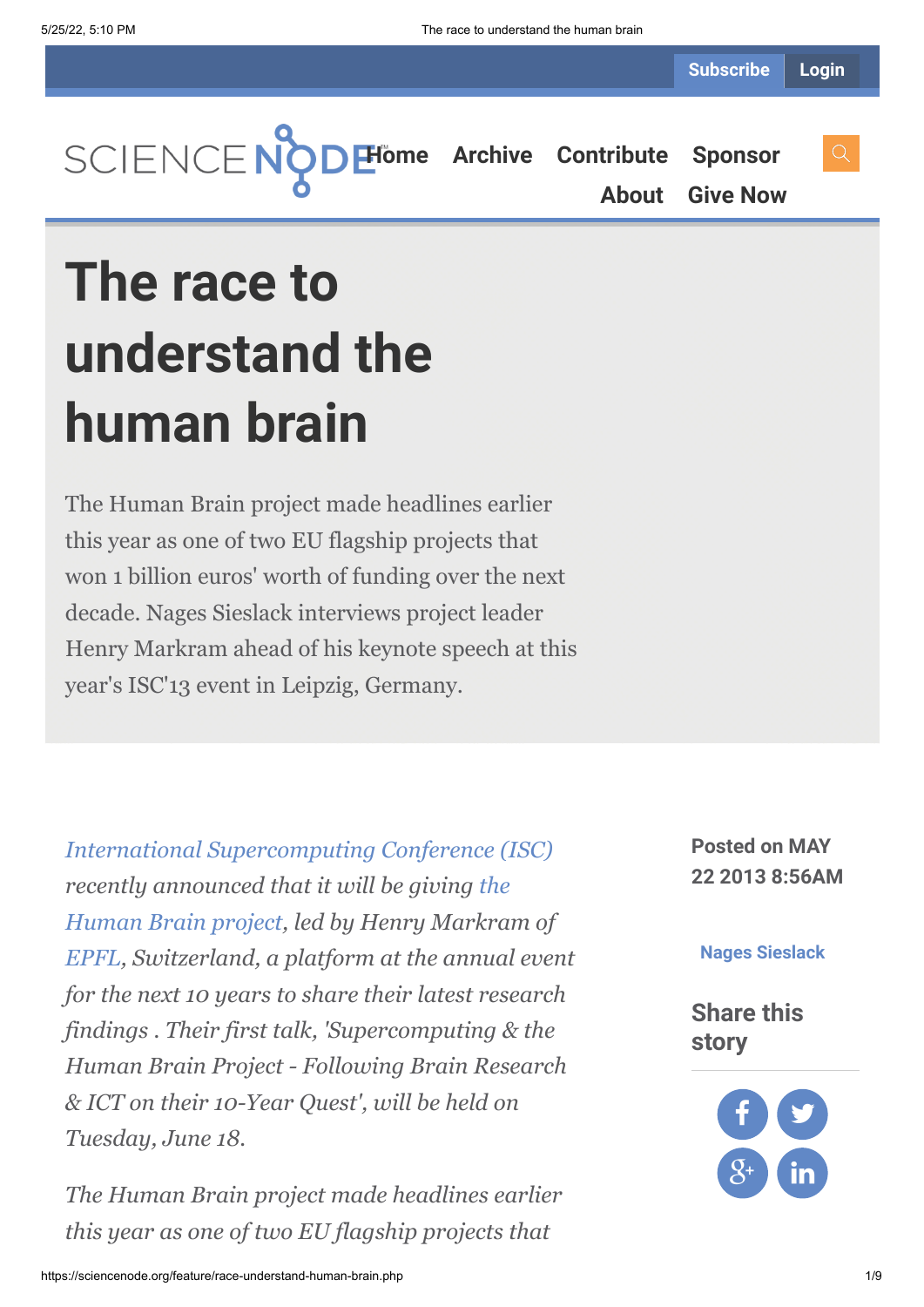*won*



*"I realized that there are large unexplored territories waiting for someone to explore. The brain seemed the biggest frontier, so I started studying the brain."* **Henry Markram.**

*billion euros' worth of funding over the next decade. Nages Sieslack interviews Markram [ahead of this year's ISC'13 event in Leipzig,](http://www.isc-events.com/ct.php?id=60) Germany...*

#### **How did you first become interested in researching the human brain?**

I became interested in the brain already at school, triggered by a project on depression. I decided to study medicine and become a psychiatrist. During medical school I realized that there was not enough known about the brain to treat the brain and delved into neuroscience. I have a son with autism, which also frustrated me that neuroscientists could do so little to help people with disease. I also realized that

### **Republish**

**[Blue Brain](https://sciencenode.org/tag/?tag=Blue%20Brain) [EPFL](https://sciencenode.org/tag/?tag=EPFL) [Human Brain](https://sciencenode.org/tag/?tag=Human%20Brain%20Project) Project Tags**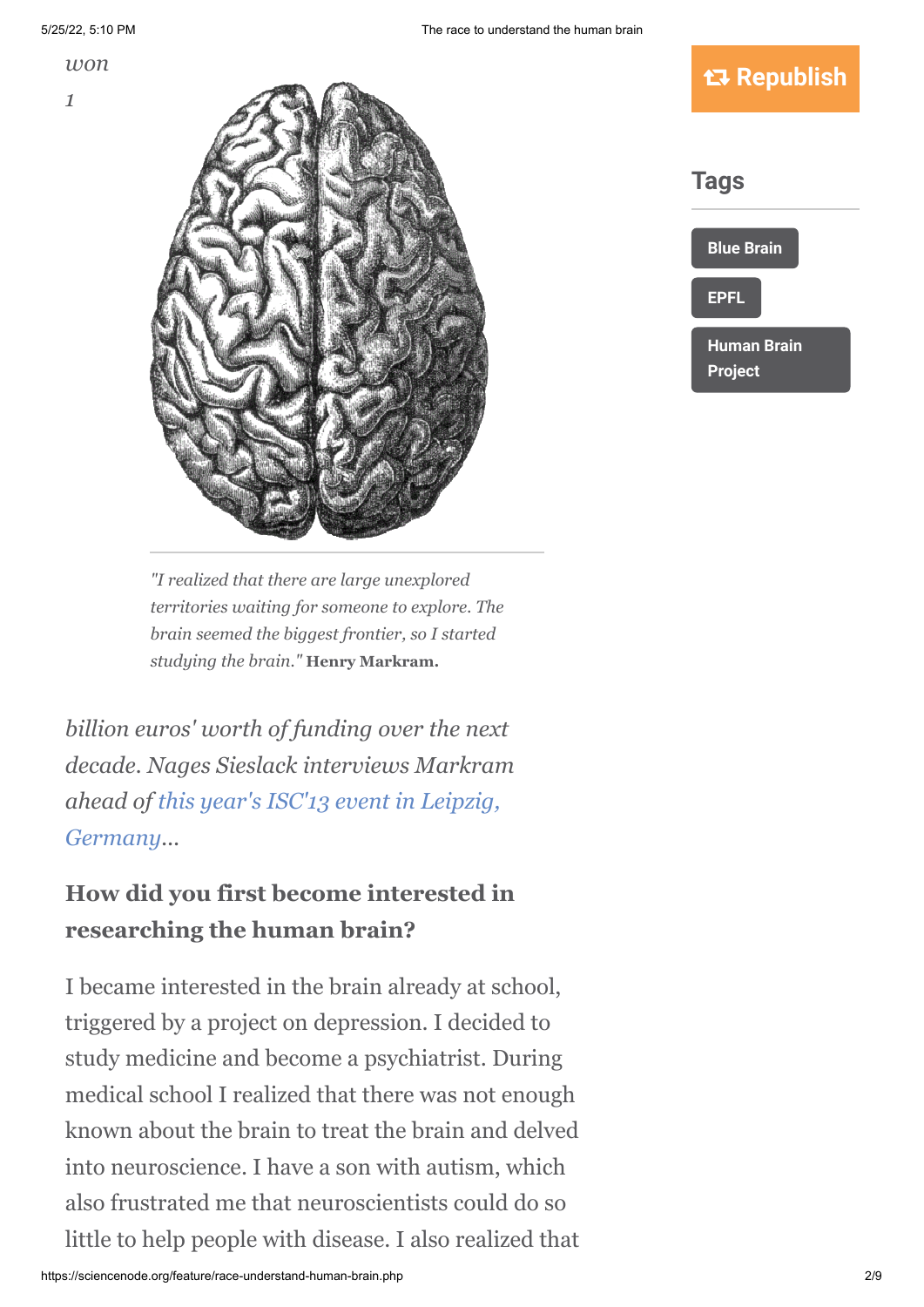we won't ever collect all the data needed from using only experimental techniques to study and map the brain. I therefore developed a new plan to use what we know and apply biological principles to predictively reconstruct the brain and identify key experiments to enhance these predictions. You can call it predictive neuroscience. Predictively reconstructing and simulating the brain requires data-intensive supercomputing, which was inadequate when we started in 2005, so I became committed to shaping the evolution of supercomputing to meet our needs in neuroscience.

**Some people consider you a superstar in the field of life sciences. Some news reports have even compared you with Dr. Frankenstein. Are you comfortable with this celebrity status, infamous or otherwise?**

I hardly read any of the stuff that is written about the project and me. I have learned that they are incapable of reporting the real story so they generally are doing an injustice to society. They like to focus on some sensational part of it and most often come to an interview with their own story in mind. It has, however, helped mobilize interest in the brain, which is good for everyone. One of my missions is to spark a brain race so that all countries get serious about understanding the brain. Currently the funding for the brain is a small fraction of the global cost of brain diseases to society.

**In an interview you once said that you were an average student until you discovered**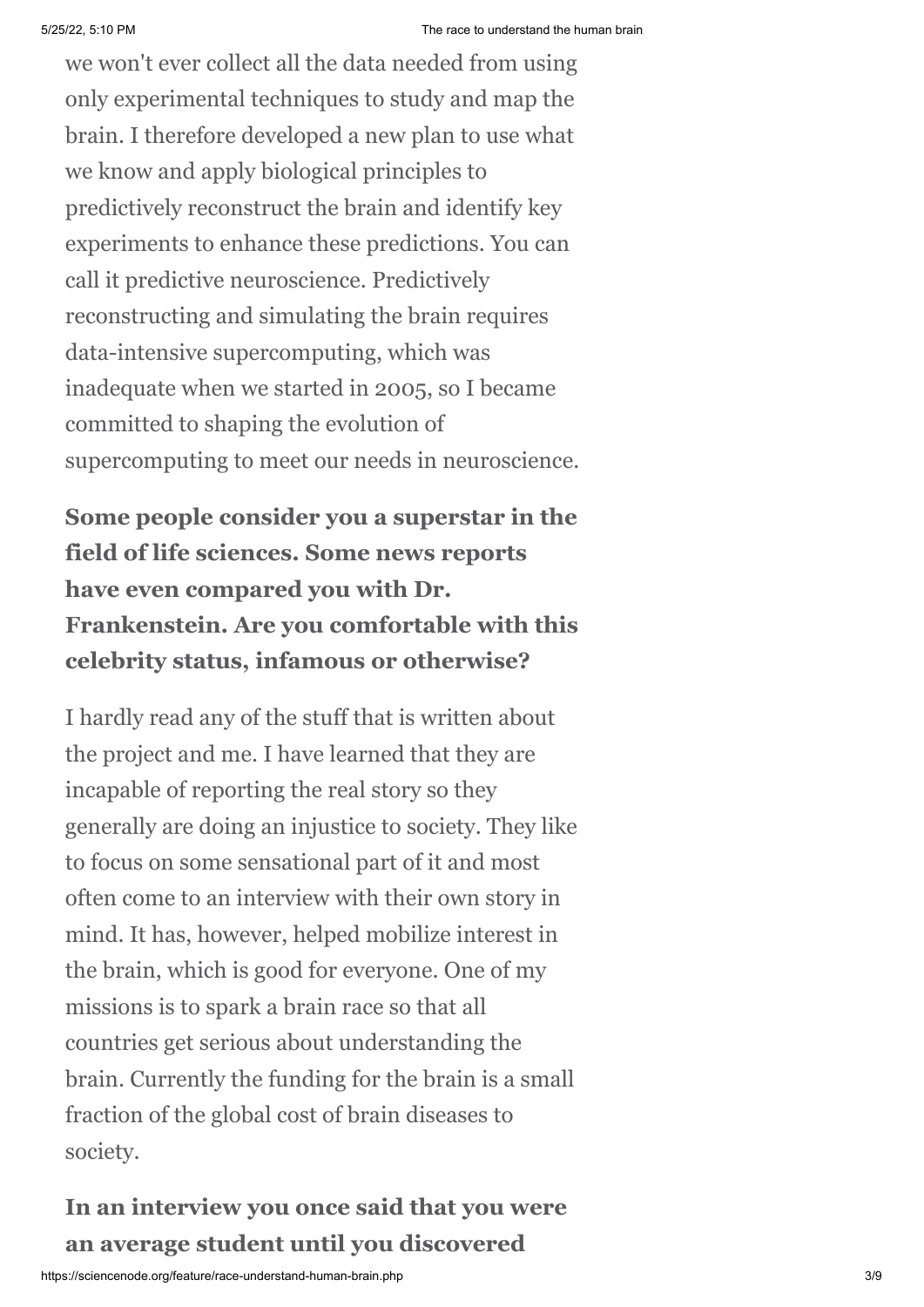### **Latin in school. How did this interest transfer to science?**

I was bored at school and liked sports much better. I was a cross-country and marathon runner, I played rugby, cricket, I swam - everything except study. Latin somehow woke up something and I realized that there are large unexplored territories waiting for someone to explore. The brain seemed the biggest frontier, so I started studying the brain.

**The**



*Henry Markram speaking at ISC'11. Image courtesy ISC.*

## **Blue Brain Project was your first effort to reverse-engineer the mammalian brain. What insights were revealed by that project?**

The most important insight is that we will not need to measure everything and map everything to faithfully reconstruct the brain as it is in biology. Most of the brain's structure and function is an emergent property, so you could be wasting a lot of time and money measuring things in the brain that would anyway emerge if you understand the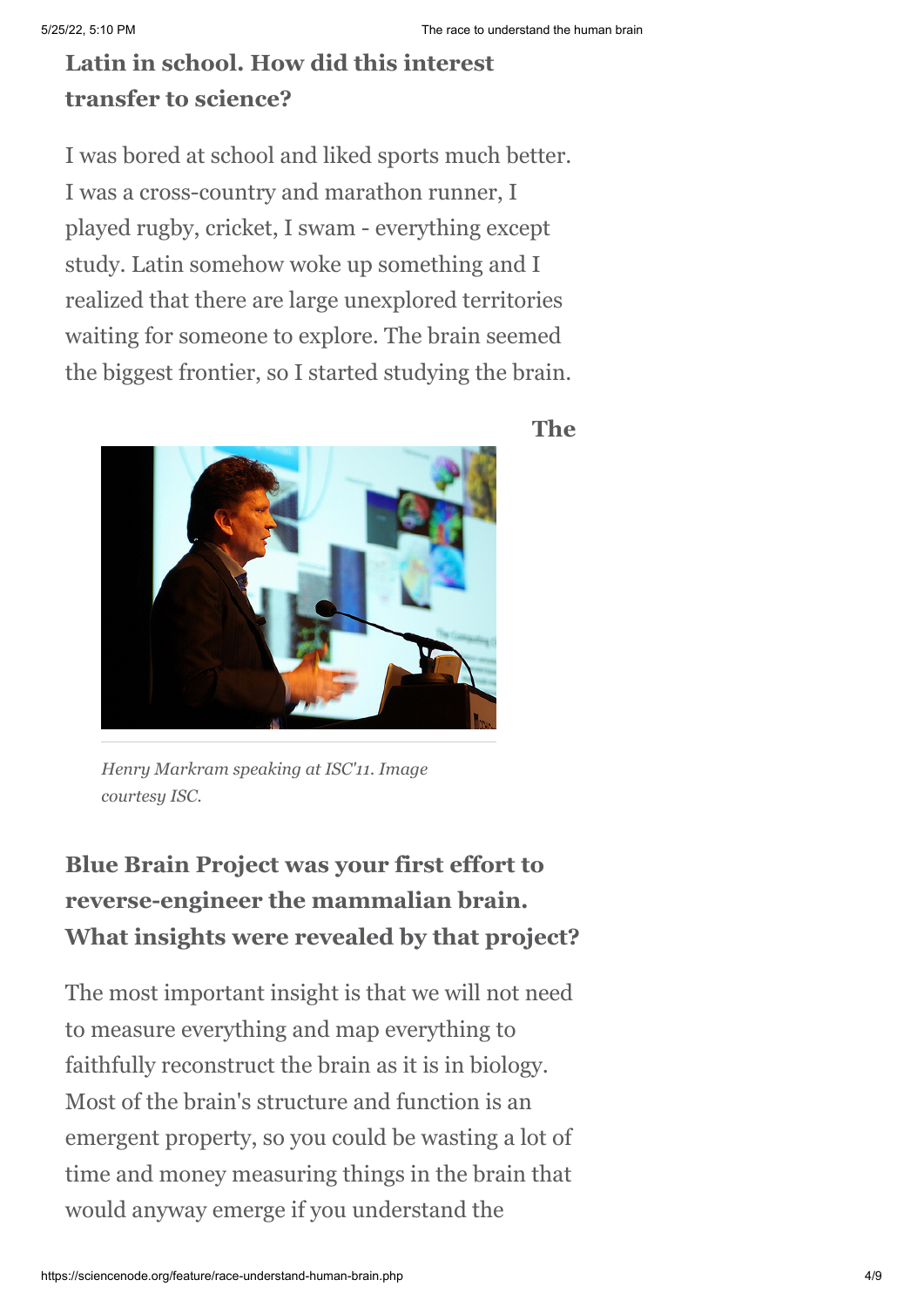5/25/22, 5:10 PM The race to understand the human brain underlying principles. We are on a hunt for the minimal data and most fundamental principles that allow the most detailed predictive reconstruction of the brain. One of many principles that we discovered is that a neuron in the brain does not project to another neuron in the brain. It simply sends its fibers to a region of the brain and lets the neurons there chose whether it wants to connect with that neuron. This way all the neurons in that region can equally chose which fibers they want to connect with. Even the section of the fibers follows a simple principle that a neuron will choose a fiber if the fiber touches it many times. This principle will make connection of all the neurons with trillions of synapses in a predictive reconstruction much easier than we thought before. There are many such principles we have derived. Another is that the robustness of the structural and functional design of the brain comes from the diversity of its elements (genes, proteins, neurons, etc). This diversity strangely enough makes sure we have many common features across individuals. Functionally, I think it is possible that volumes of tissue in the brain, rather than neurons or synapses, are the computational elements of the brain, but that is just one of many hypotheses that we can now explore.

## **When do you think you'll be able to simulate a human brain? What is the most technologically challenging aspect to this?**

I think we will have most of the key data, biological principles, and predictive algorithms ready by the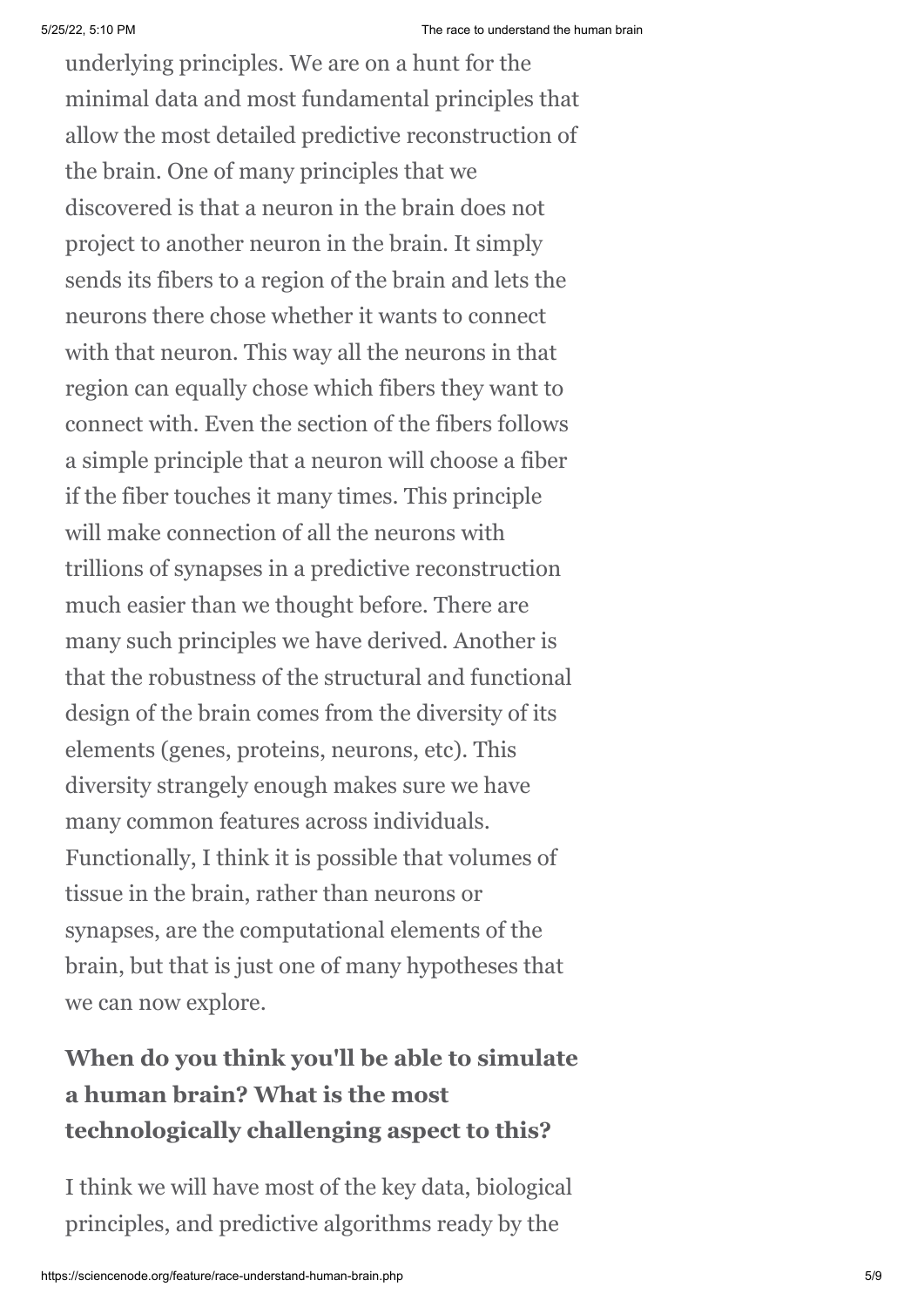time exascale supercomputing comes of age. We need exascale to get to a first draft of the human brain. Even then we will have to resort to multiscale strategies to pragmatically manage the limitations of supercomputing. So, most of the supercomputing manufacturers believe that we will have exascale with the kind of memory we need by 2020 - at the latest by 2023.



*"I decided to study medicine and become a psychiatrist. During medical school I realized that there was not enough known about the brain to treat the brain and delved into neuroscience."* **Henry Markram.**

#### **How do you plan to spend the research funding of 1 billion over the next 10 years?**

We will build six ICT platforms (60% of the budget [for](http://en.wikipedia.org/wiki/High-performance_computing) [neuroinformatics](http://en.wikipedia.org/wiki/Neuroinformatics)[, b](http://en.wikipedia.org/wiki/High-performance_computing)[rain simulation](http://en.wikipedia.org/wiki/Brain_simulation)[, high-](http://en.wikipedia.org/wiki/High-performance_computing)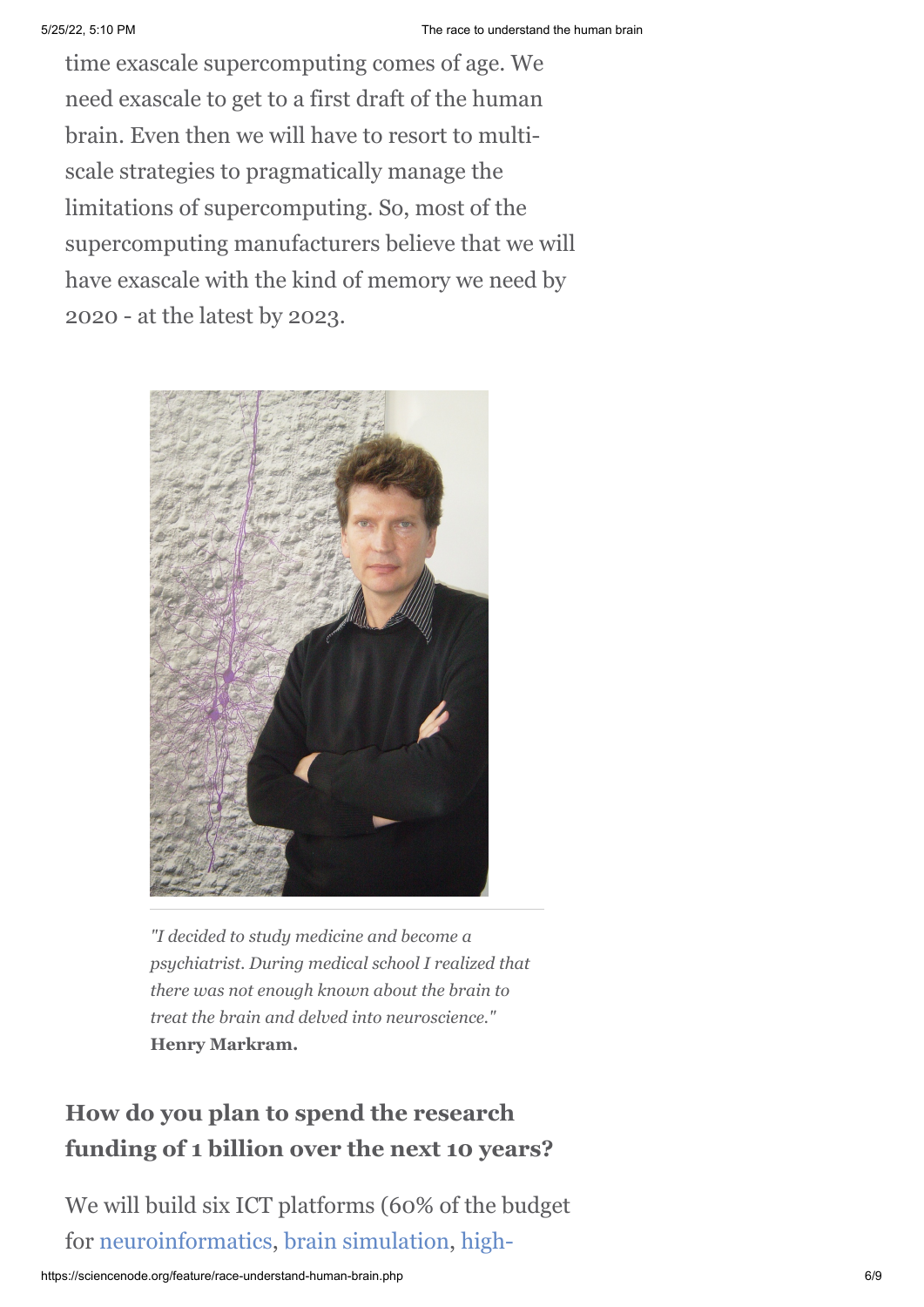[performance computing, medical informatic](http://en.wikipedia.org/wiki/High-performance_computing)[s](https://en.wikipedia.org/wiki/Health_informatics), [neurorobotics](http://en.wikipedia.org/wiki/Neurorobotics) and [neuromorphic computing\)](http://en.wikipedia.org/wiki/Neuromorphic_engineering) that will allow massive global collaborative research of the brain ([CERN](http://www.cern.ch/) style), its diseases and developing of new brain-inspired computing technologies. About 20% of the budget is devoted to strategic mapping of the brain for specific data that is unlikely to be generated by the community in the next decade. The remaining 20% of the budget is devoted to awarding grants to fund research using the platforms.

## **Do you spend most of your time researching these days or do you have time to teach as well at EPFL?**

I spend about a quarter of my time on developing brain reconstruction algorithms, a quarter on working on student projects including experiments, a quarter on overseeing the development of the [Blue Brain Project and a quarter on coordinatin](http://bluebrain.epfl.ch/)g and launching the Human Brain Project.

## **What is the nature of the cooperation you have with the other 80 institutions around the world regarding the Human Brain Project?**

We have 13 sub-projects to build the six ICT platforms. Each works on a specific part required to build, launch and operate these platforms. In the future there will be more partners that focus on using the platforms to do novel research.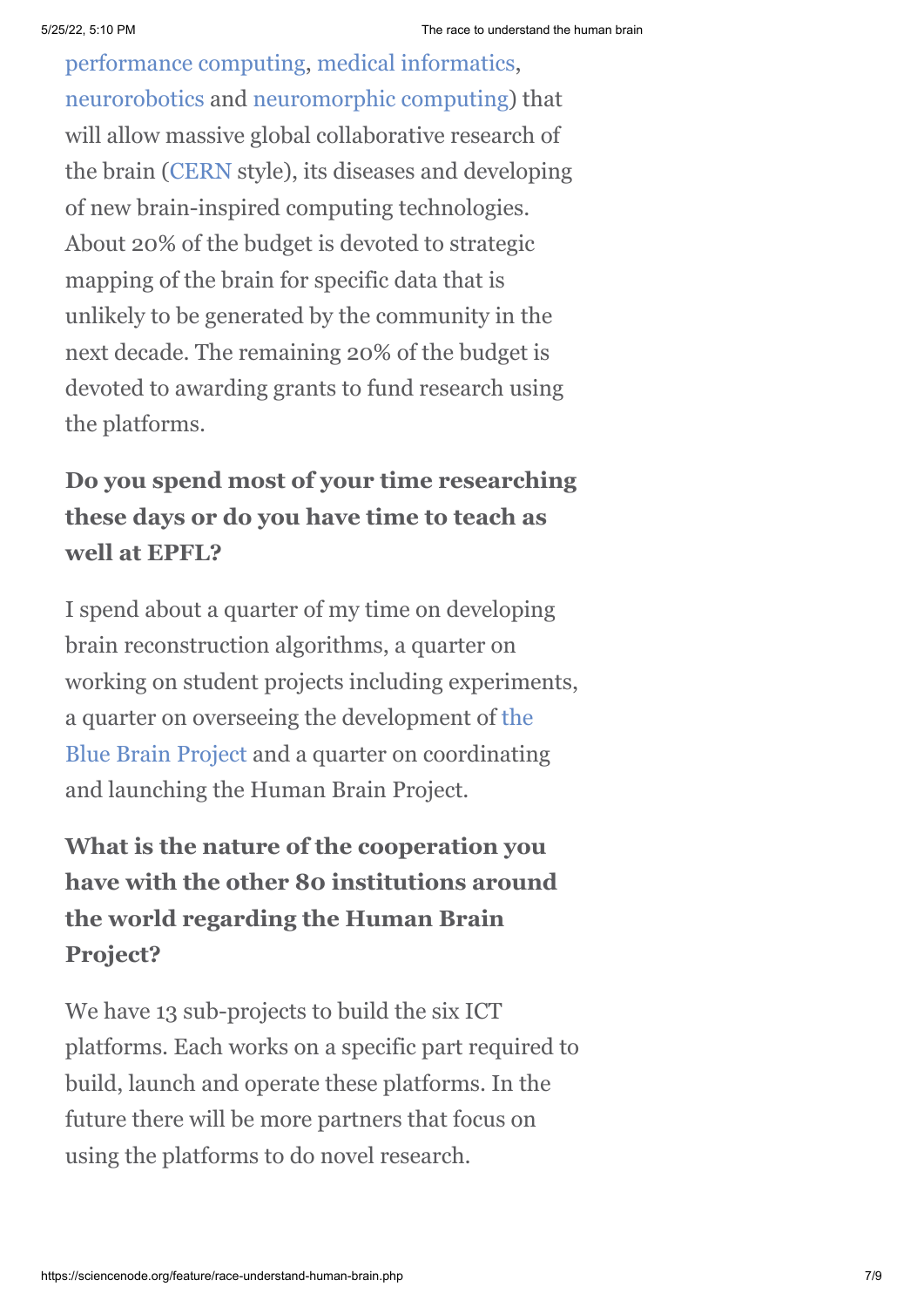## **What do you think about the recent announcement of the US '**[BRAIN Initiative](http://www.nih.gov/science/brain/)**', America's brain mapping project? How would you compare it to the Human Brain Project?**

It is great that countries such as the US have decided to elevate the priority for brain research. It is the single most important challenge for a healthy and productive society and the disease burden will cripple economies if we do not find new solutions. The technology they produce will help get better data on the brain. The Human Brain Project will use this data to validate the brain models we build. We hope other countries will also join the 'brain race'. Everyone will benefit from a brain race.